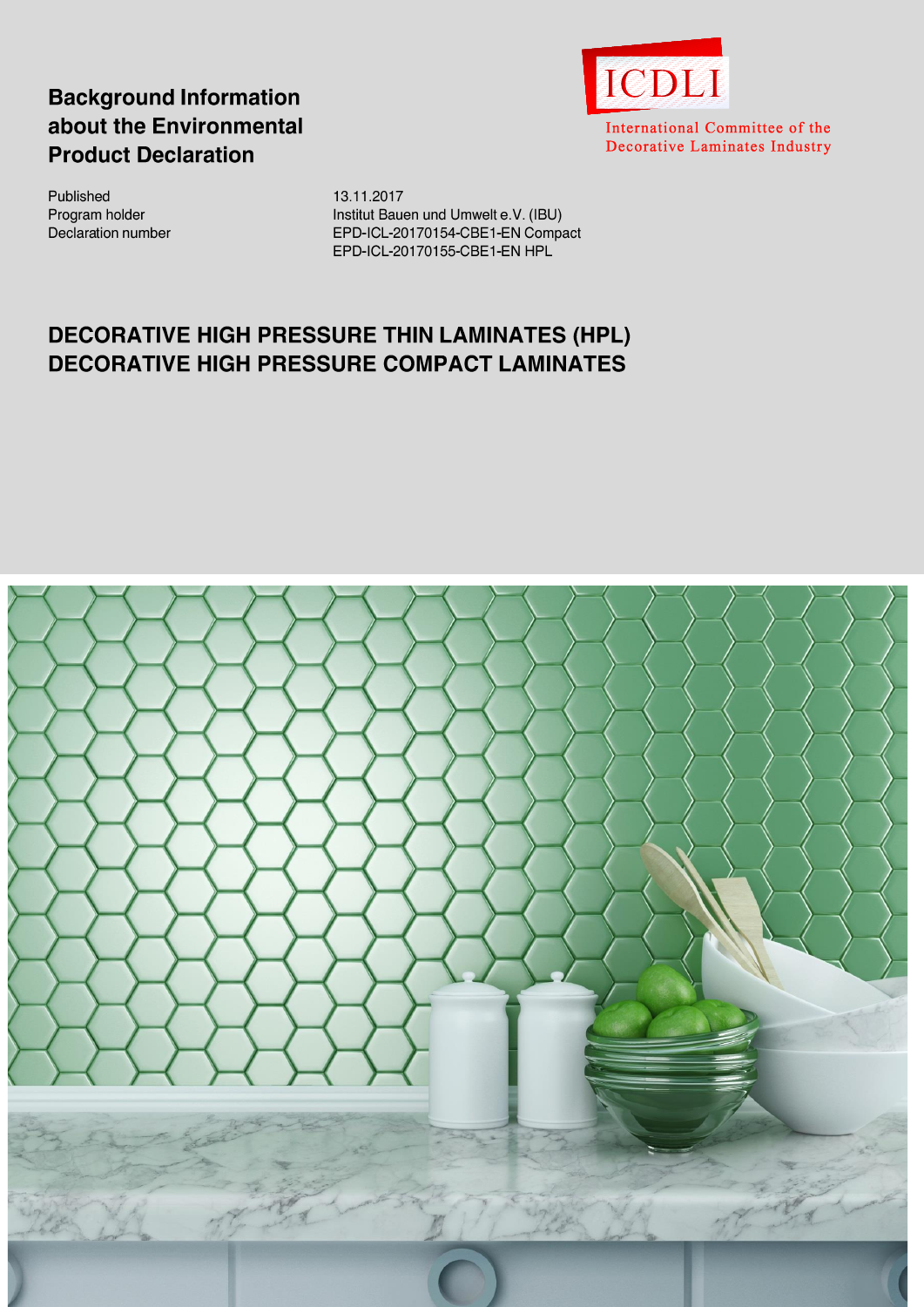#### **What is an Environmental Product Declaration?**

**Environmental Product Declarations** (EPD) provide quantified, verified and objective information about the impact of a product or service on the environment. The gathered information is based on well-defined parameters. The whole life cycle of a product – its raw material, its production, its application, and its disposal – is to be considered.

Especially in the building sector, EPDs are increasingly used by architects and property developers in order to prove and guarantee a sustainable way of building when participating in tenders. However, EPDs are also issued for other products used in different sectors.

The international standard ISO 14020 distinguishes between three types of EPDs. Type III stands for the most extensive level of them, since it is verified by a third independent authority and therefore, **provides the maximum of objectivity as well as neutrality.**

The drawing up of an EPD follows international and technical regulations which are determined in so called **Product Category Rules** (**PCRs)**. These PCRs define the content and the outline of the EPD for specific groups of products. Therefore, PCRs have a normative effect.

It is necessary that the EPD contains particular parameters to clearly define the eco-balance of a product. The **life cycle inventory analysis** describes the product's consumption of resources such as energy, water and renewable and nonrenewable resources. It also specifies the emissions to air, water and into the earth. The **estimation of the effect** is based on the results of the life cycle inventory analysis and provides specific information about the environmental impact, e.g. the greenhouse effect, the destruction of the ozone layer, acidification or the depletion of fossil and mineral resources. In addition, further indicators are listed such as the kind and the amount of **waste** produced.

## **What is HPL?**

HPL are decorative High Pressure Laminates meeting the demands of the EN 438. HPL consist of impregnated layers of paper pressed together under high-pressure and heat.

HPL not only stand out because of their apparently endless varieties of design and possibilities to be applied, but also because of their outstanding product features. Thus, HPL are – among other things – long-lasting, surface-harden, light- and heat-proof (up to 160 °C), hygienic, easy to clean and food-safe. Furthermore, HPL are not sensitive to scratches, impact and dirt.

Those technical characteristics are complemented by the fact that the possibilities for designing this surface material are nearly unlimited. It is available in all kinds of colours, patterns and surface textures.

In the EPD at hand, the ICDLI distinguishes between two types of HPL: thin-HPL (here, 0.8 mm are taken as an example) and compact-HPL (here, 8 mm are taken as an example). The former needs to be used together with a carrier material due to its thinness. Compact-HPL can be used in combination with a carrier material but is commonly used as a self-supporting material. Compact-HPL can be applied for example, to walls, by using visible or concealed fixing.

### **Why to issue an Environmental Product Declaration?**

Being an excellent and long-lasting surface-material, HPL are suitable for many applications. Not only is HPL applied as a finish to furniture or countertops in kitchens, but it is also used in the building sector for the interior work of a building as well as the facade cladding.

HPL has been known for its outstanding environmental characteristics since the life cycle analysis of 1998 emphasized this. In anticipation of the increasing demand on the part of architects and property developers, in 2012 the ICDLI decided to have an EPD verified according to the newest European guidelines to make the sustainability of HPL more transparent. In 2017 the EPD was once again renewed.

In doing so, it was important to the ICDLI to reach — using the type III declaration — the highest possible level of objectivity concerning the collected data, which is requested and analysed by an independent third authority.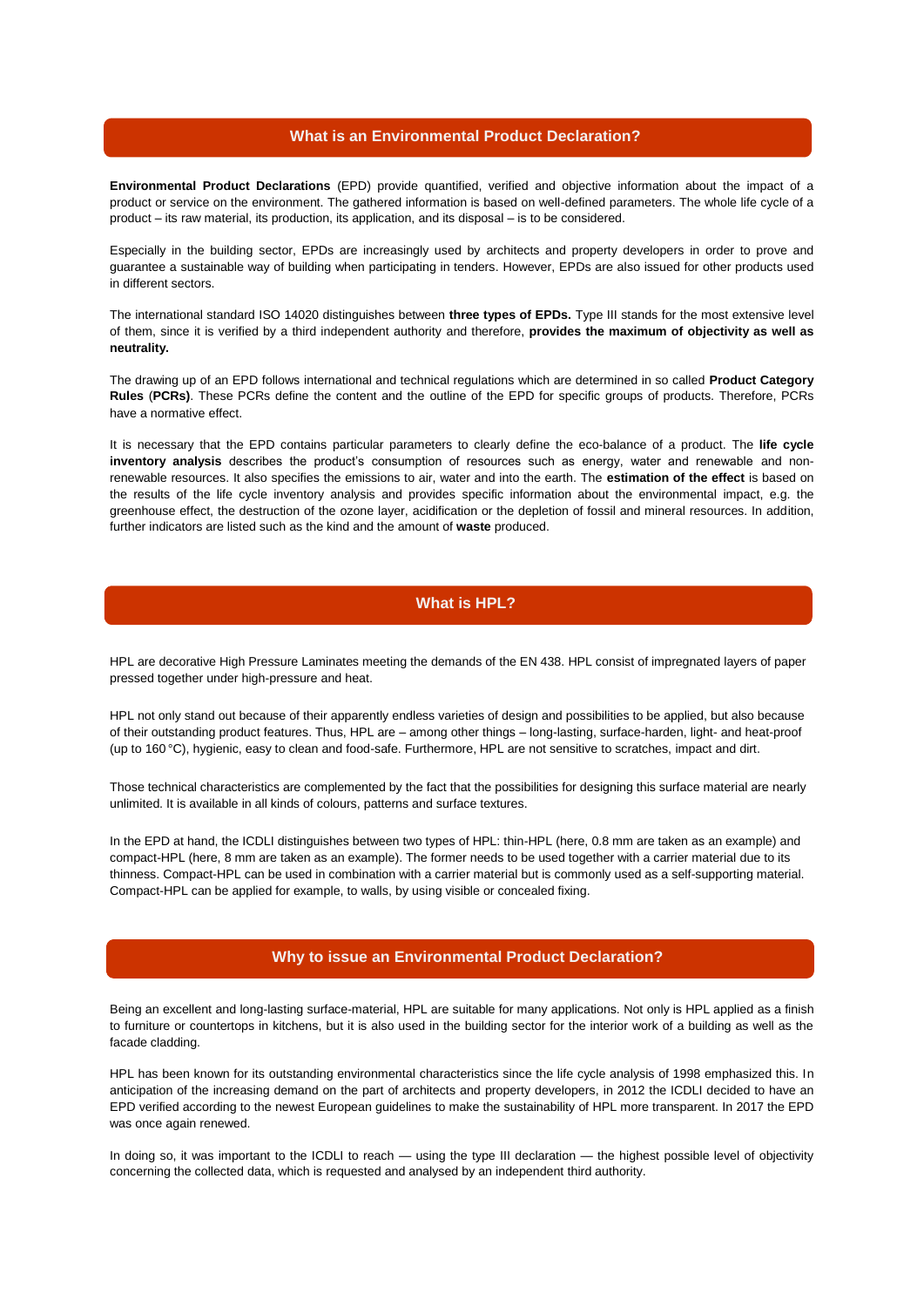The special characteristic of the ICDLI's EPD is that it is a European average declaration. This means that the analysed data was collected from HPL-manufacturers from all over Europe and does not only represent a product of a single producer. The companies, which provided information about their products, cover almost 60% of the European market for thin-HPL (< 2 mm) and nearly 45% of the market for compact-HPL. Thereby, it was possible to create a representative average profile for thin- and compact-HPL. In the 2017 renewal two separate EPDs were created, one for thin HPL and one for compact-HPL.

#### **Is it possible to compare Environmental Product Declarations with each other?**

It is only possible to compare EPDs for different products under certain conditions. Depending of its application in individual cases other parameters have to be taken into account, such as cleaning and maintenance, exchange cycles, repairs and the mounting and dismantlement.

With its European average declaration on HPL the ICDLI puts itself into the position of a pioneer. So far, just for a few building products such a European declaration has been drawn up and published, according to the newest standard EN 15804. Given that the parameters of a European average declaration differ from those of a national one or even those of a declaration made by a single company, it is not possible to compare these three types of EPDs.

Furthermore, it is essential that EPDs of the same program holder are compared with each other. Based on the different standards, which up to now underlie each program holder, it is not of use to compare the data of an EPD of one program holder with the data of an EPD of another program holder or type.

It is crucial that the application of the products, which are to be compared, is the same.

### What are the most important statements of the HPL-Environmental Product Declaration?

The following parameters are vital for the environmental profile of a product:

- Impact on the greenhouse effect (see table: Environmental Impact; GWP)
- Impact on the destruction of the ozone layer (see table: Environmental Impact; ODP)
- The consumption of energy (see table: Environmental Impact; ADPF)

Therefore, the most important statements of the HPL-EPDs are:<sup>1</sup>

During the production of one square metre thin-HPL, 3.66 kg CO<sub>2</sub> equivalent are emitted<sup>2</sup>.

Considering the volume of production, the impact of the European HPL-production on the **greenhouse effect** is minimal compared with the European Industry as a whole. This industry sector contributed not more than 0.08% of the total emission of  $CO<sub>2</sub>$  of the European industry in 2010<sup>3</sup>.

The effects on the **destruction of the ozone layer** are nominal. The values 3.18 x 10<sup>-9</sup> kg CFC11 equivalent for thin-HPL and 3.3 x 10<sup>-8</sup> kg CFC11 equivalent for compact-HPL show that HPL generates almost no substances which could damage the ozone layer.

Like in any other producing industry sectors, the **energy consumption** is a very important issue in the HPL industry. The production of one square metre thin-HPL requires 54 MJ (approx. 15 kWh); while the production of compact-HPL consumes 471 MJ (approx. 131 kWh). After use, however, the energy recovery of the surface material itself as well as HPL in connection with a carrier material is high and can be achieved through eco-friendly burning. This retrieved energy is a positive off-set entry in the energy balance.

<sup>&</sup>lt;sup>1</sup> 1 sqm. is taken as a reference value for each.

<sup>&</sup>lt;sup>2</sup> This value consists of the emissions, which are produced during the raw materials production, the transportation and the recvclina

<sup>3</sup> http://europa.eu/rapid/pressReleasesAction.do?reference=IP/11/581&format=HTML&aged=0&language=DE&guiLanguage=en and USP Study 2011 "European Laminates Market".